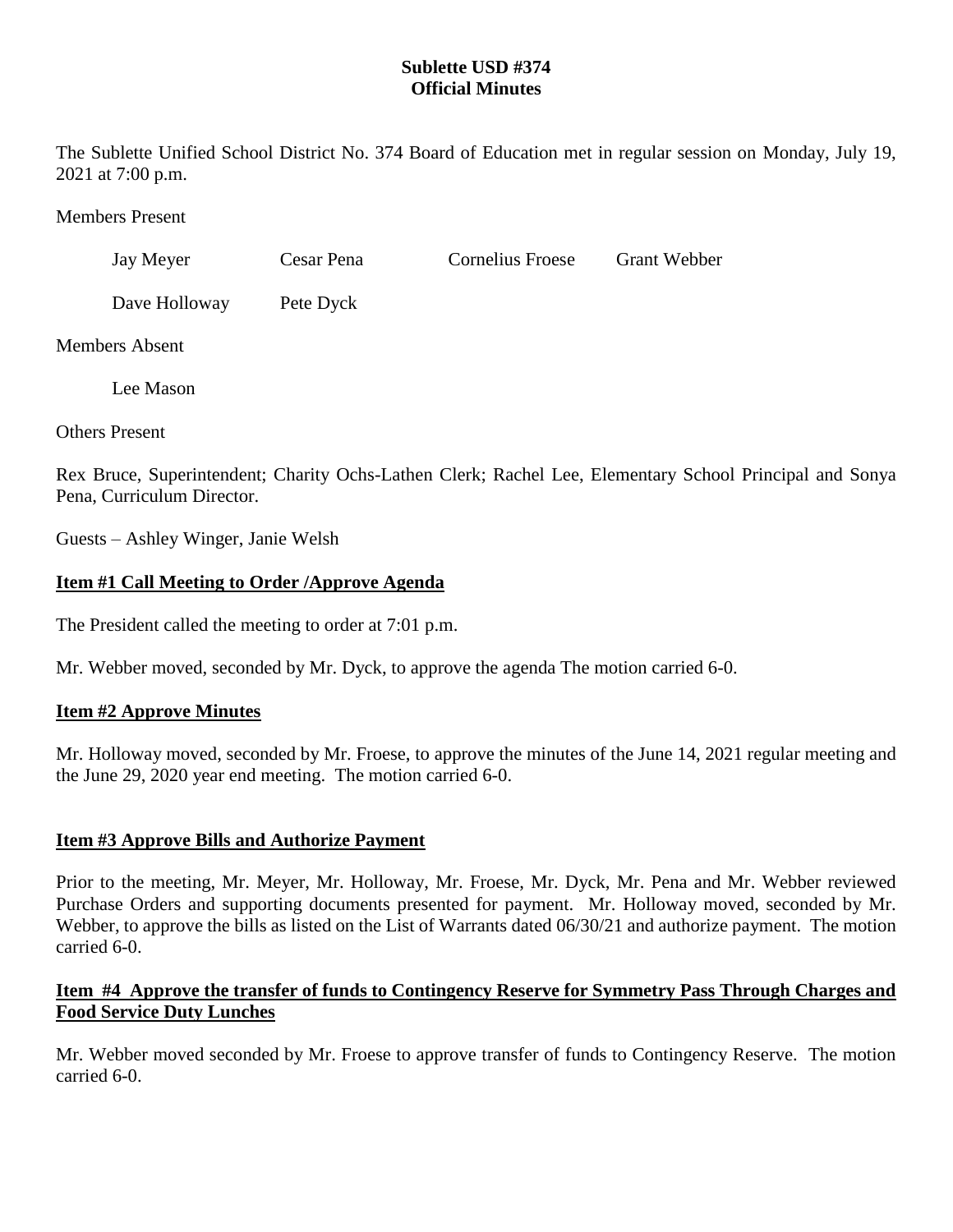Board Minutes Page 2 July 19, 2021

### **Item #5 Approve the Consent Agenda**

Mr. Webber moved, seconded by Mr. Froese to approve the Consent Agenda with the exception of item #12. That item will be moved to the August 9, 2021 Board Meeting in order to allow the Board Members time to review the Elementary and High School Hand Books. The motion carried 6-0.

### **Item #6 Approve the Proposal of allowing Plant and Soil Science, Animal Science and Agriculture Science as full Science Credits.**

Mrs. Winger stated the courses definitely fulfill requirements for credits and feels the more specialized classes will get more students involved. Mr. Pena moved, seconded by Mr. Webber to approve these classes. The motion carried 6-0.

### **Item #7 Approve the MS/HS Student Handbook**

The item was struck from the agenda as it was already on the Consent Agenda

### **Item #8 Approve the MS/HS Faculty Handbook**

The item was struck from the agenda as it was already on the Consent Agenda

# **Item #9 Approve the MS/HS Faculty Handbook**

The item was struck from the agenda as it was already on the Consent Agenda

#### **PUBLIC FORUM**

There was no public forum.

# **Item #10 Janie Welch to present on Economic Development**

Mrs. Welsh reported on Rural Housing Incentive District Plan (RHID) for Sublette. She spoke of the lots that have been purchased and will be up for development under this plan. She also was asking people to take the short Haskell County Housing Survey.

#### **Item #11 Reports**

#### Curriculum

Mrs. Pena reported that there is new MS ELA Curriculum this year. MS/HS Social Studies will go with the Character Strong this year. Edmit is a Financial Literacy/Health Curriculum. It is college and career oriented. Mrs. Pena also stated that Career development and curriculum will be available for MS/HS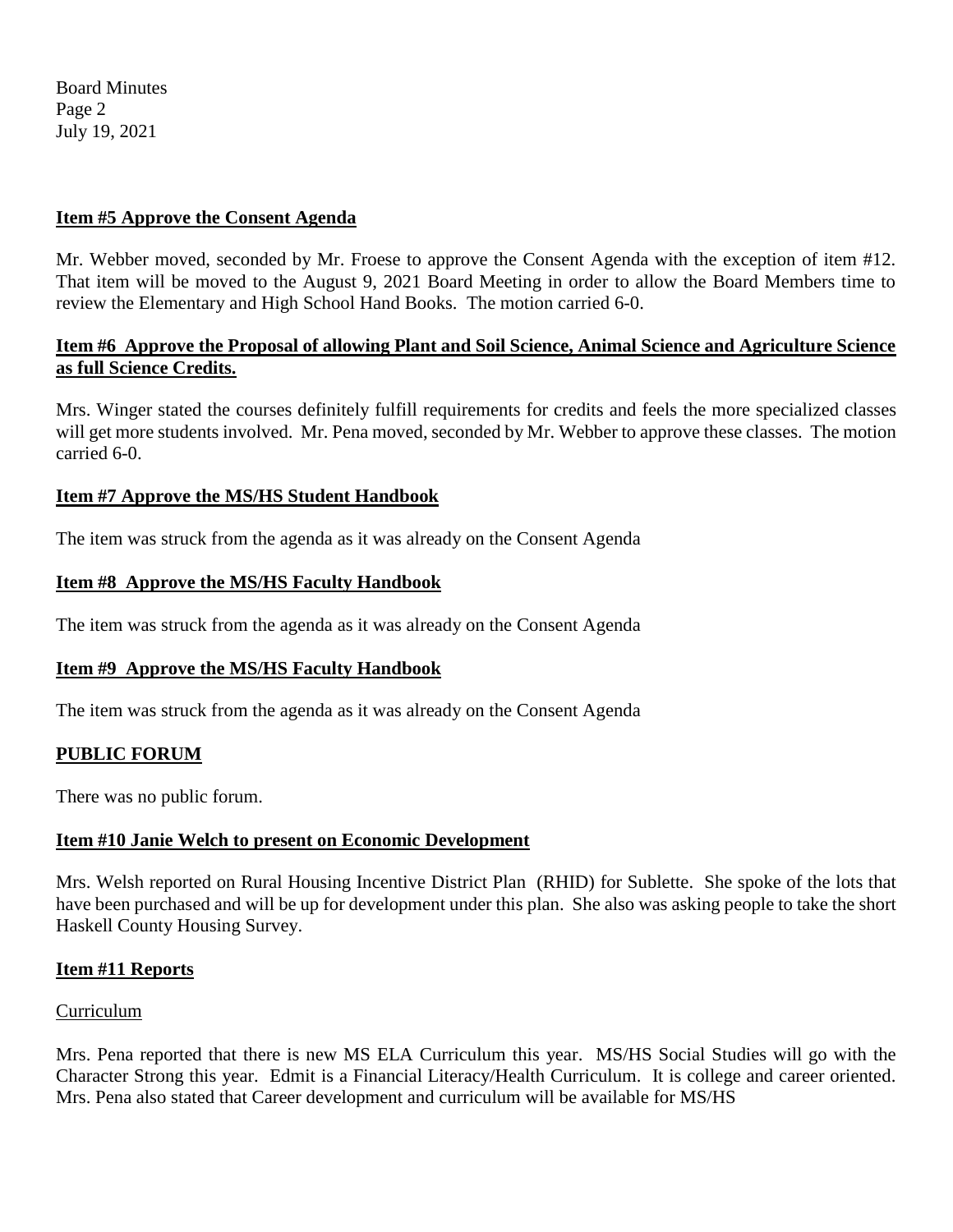Board Minutes Page 3 July 19, 2021

### **Principals**

Mrs. Lee talked about how she would be focusing on misbehavior on buses and will be cracking down on tardiness and truancy. She will go over bullying issues and do incident reports. Reports will be filled out by the driver and given to Mr. McMullen or Mrs. Ball and then on to the building principals to deal with. Mrs. Lee also stated there are instructions in the handbook on how to navigate and set up Power School accounts to keep track of attendance and grades. She shared a thank you from the PTO to local businesses who have helped support the Elementary School programs and to the community for the clothing donations that will be made available for students during enrollment. There was no MS/HS Principal report

### Activities Director

There was no Activities Director report.

### SWPRSC/HPEC

Mr. Meyer reported that the SWPRSC has approved a partnership with a new data collection company and will be integrating that program in the coming months. There was no report on HPEC.

### Superintendent:

Mr. Bruce reported that Symmetry Legal Counsel advised districts to not contact them. All involved parties are hoping there is a settlement very soon. Symmetry is a company that we pay that contracted with natural gas providers in the state for gas transport. This is done as a cooperative to take off some of the financial burden of heating cost for school districts.

Mr. Bruce touched a little on the Revenue Neutral Rate. He also spoke about how the CDC is currently advising all to wear a mask, regardless of vaccination status. Physical distance is currently at 3ft. There has been a rise in COVID-19 cases in surrounding counties.

#### **Item #12 Cash Balances**

Mr. Bruce and Mrs. Ochs-Lathen reported on the Year End transfers made from the General Fund and Supplemental General Funds to At Risk, Day Care, Bilingual, Summer Food, Special Education and Small Rural Schools.

# **Item #13 Consider Adult Breakfas/Lunch Price Increase for 2021/2022**

Mr. Holloway moved, seconded by Mr. Webber to approve the breakfast/lunch price increase for 2021-2022 as reviewed by the Board and submitted to KSDE. The motion carried 6-0.

# **Item #14 Appoint HPEC Board Representative and two alternates for 2021-2022**

Mr. Holloway moved, seconded by Mr. Webber to appoint Mr. Webber as the Representative for HPEC and Mr. Mason and Mr. Froese as the alternates. The motion carried 6-0